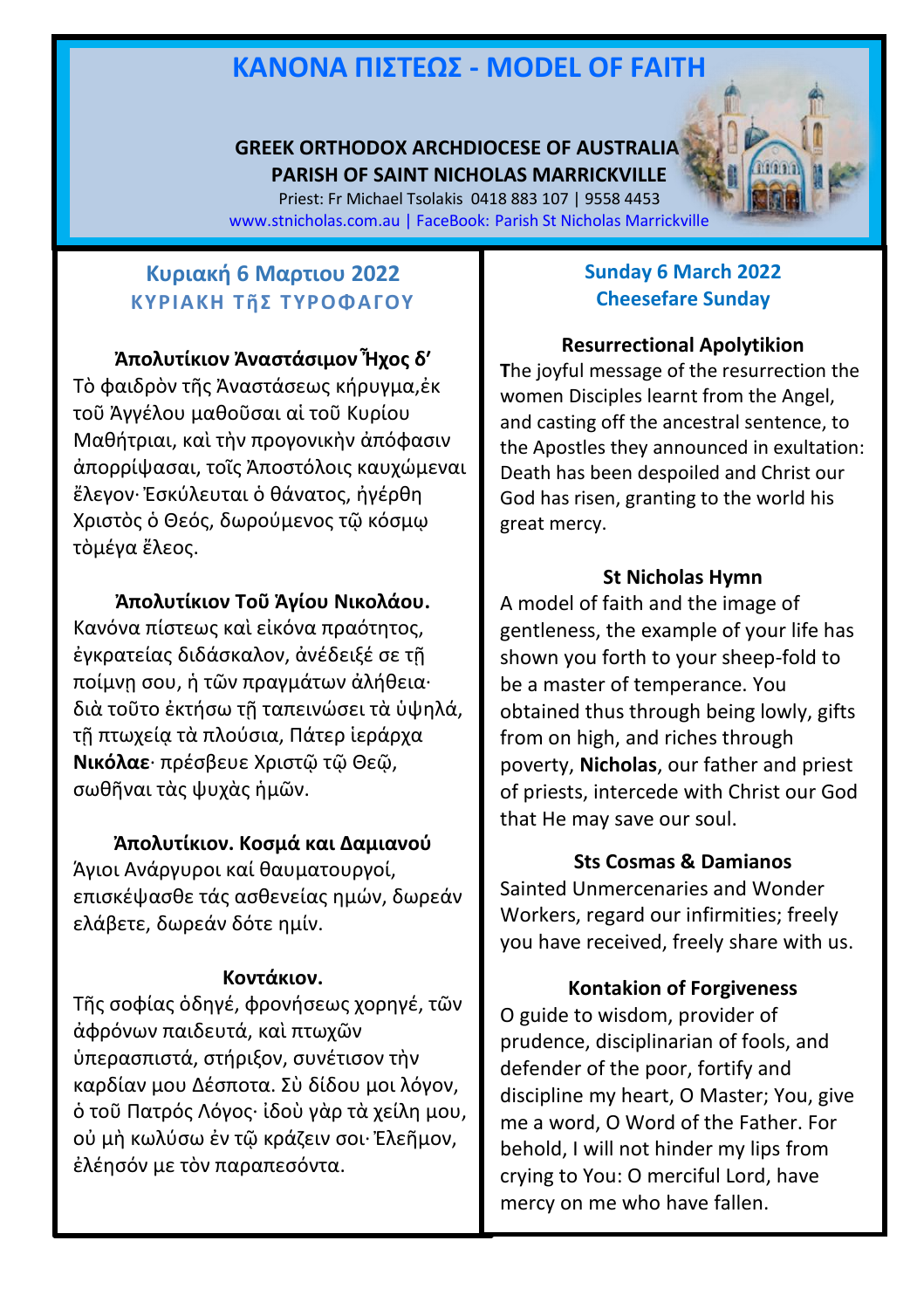### **ΑΠΟΣΤΟΛΟΣ Πρὸς ῾Ρωμαίους Ἐπιστολῆς Παύλου (ιγ ́, 11-14; ιδ ́, 1-4)**

Ἀδελφοί, νῦν ἐγγύτερον ἡμῶν ἡ σωτηρία ἢ ὅτε ἐπιστεύσαμεν. Ἡ νὺξ προέκοψεν, ἡ δὲ ἡμέρα ἤγγικεν· ἀποθώμεθα οὖν τὰ ἔργα τοῦ σκότους, καί ἐνδυσώμεθα τὰ ὅπλα τοῦ φωτός. Ἱ έν ἡμέρα, εὐσχημόνως περιπατήσωμε<sup>ι</sup> μὴ κώμοις καὶ μέθαις, μὴ κοίταις καὶ ἀσελγείαις, μὴ ἔριδι καὶ ζήλῳ. Ἀλλ' ένδύσασθε τὸν κύριον Ἰησοῦν Χριστόν καὶ τῆς σαρκὸς πρόνοιαν μὴ ποιεῖσθε, εἰς ἐπιθυμίας. Τὸν δὲ ἀσθενοῦντα τῇ πίστει προσλαμβάνεσθε, μὴ εἰς διακρίσεις διαλογισμῶν. Ὃς μὲν πιστεύει φαγεῖν πάντα, ὁ δὲ ἀσθενῶν λάχανα ἐσθίει. Ὁ ἐσθίων τὸν μὴ ἐσθίοντα μὴ ἐξουθενείτω, καὶ ὁ μὴ ἐσθίων τὸν ἐσθίοντα μὴ κρινέτω· ὁ θεὸ γὰρ αὐτὸν προσελάβετο. Σὺ τίς εἶ ὁ κρίνων ἀλλότριον οἰκέτην; Τῶ ἰδίω κυρίῳ στήκει ἢ πίπτει. Σταθήσεται δέ· δυνατὸς γάρ ἐστιν ὁ θεὸς στῆσαι αὐτόν.

### **EPISTLE St. Paul's Letter to the Romans (13:11-14; 14:1-4)**

Brethren, salvation is nearer to us now than when we first believed; the night is far gone, the day is at hand. Let us then cast off the works of darkness and put on the armor of light; let us conduct ourselves becomingly as in the day, not in reveling and drunkenness, not in debauchery and licentiousness, not in quarreling and jealousy. But put on the Lord Jesus Christ, and make no provision for the flesh, to gratify its desires.

As for the man who is weak in faith, welcome him, but not for disputes over opinions. One believes he may eat anything, while the weak man eats only vegetables. Let not him who eats despise him who abstains, and let not him who abstains pass judgment on him who eats; for God has welcomed him. Who are you to pass judgment on the servant of another? It is before his own master that he stands or falls. And he will be upheld, for God is able to make him stand.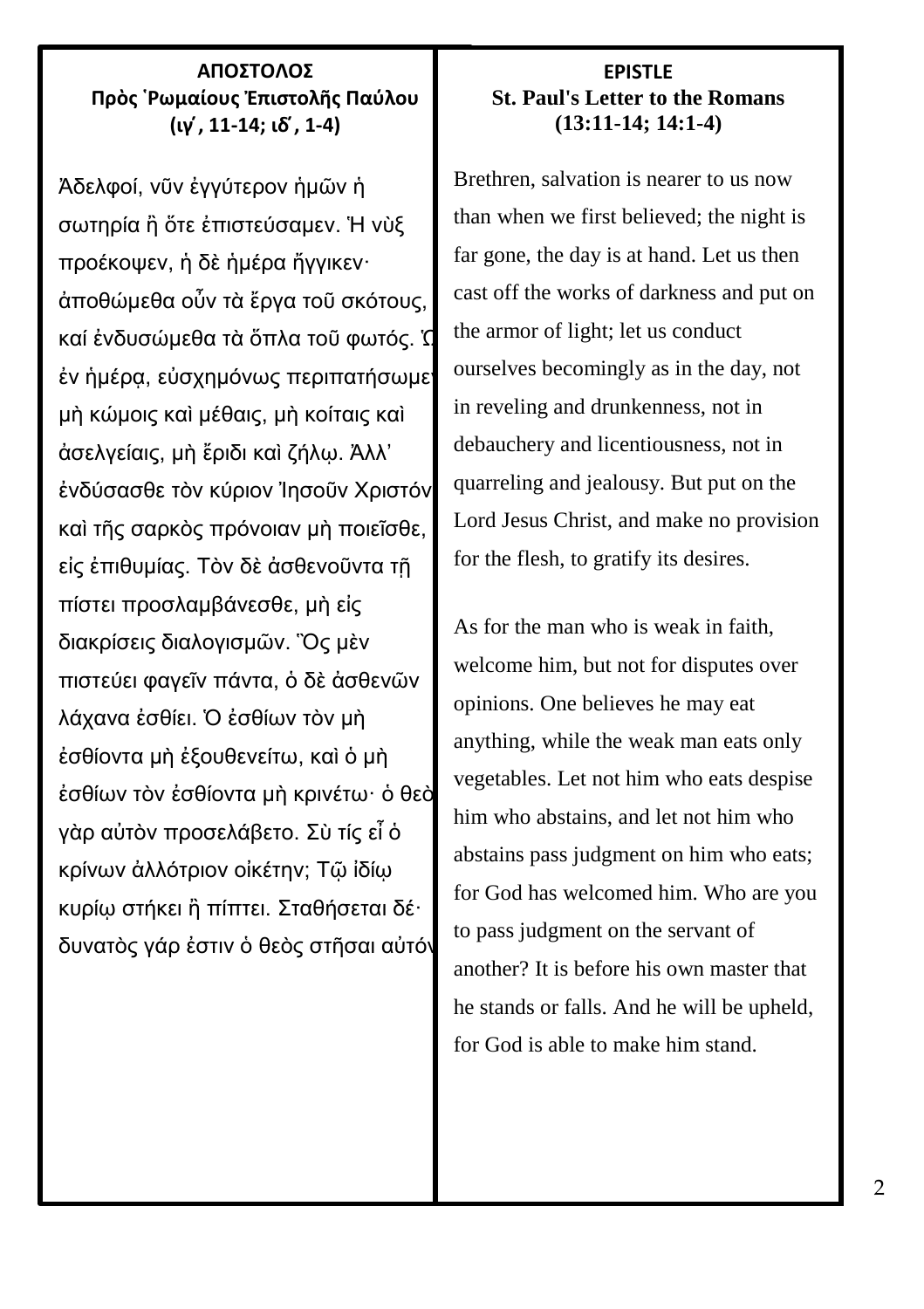### **Εὐαγγελιου τῆς Συγχώρεση Ἐκ τοῦ κατὰ Ματθαῖον ἁγίου Εὐαγγελίου (στ ́, 14-21)**

Εἶπεν ὁ Κύριος· ᾿Εὰν γὰρ ἀφῆτε τοῖς ἀνθρώποις τὰ παραπτώματα αὐτῶν, ἀφήσει καὶ ὑμῖν ὁ πατὴρ ὑμῶν ὁ οὐράνιος· ἐὰν δὲ μὴ ἀφῆτε τοῖς ἀνθρώποις τὰ παραπτώματα αὐτῶν, οὐδὲ ὁ πατὴρ ὑμῶν ἀφήσει τὰ παραπτώματα ὑμῶν. ῞Οταν δὲ νηστεύητε, μὴ γίνεσθε ὥσπερ οἱ ὑποκριταὶ σκυθρωποί· ἀφανίζουσι γὰρ τὰ πρόσωπα αὐτῶν ὅπως φανῶσι τοῖς ἀνθρώποις νηστεύοντες· ἀμὴν λέγω ὑμῖν ὅτι ἀπέχουσι τὸν μισθὸν αὐτῶν. σὺ δὲ νηστεύων ἄλειψαί σου τὴν κεφαλὴν καὶ τὸ πρόσωπόν σου νίψαι,ὅπως μὴ φανῇς τοῖς ἀνθρώποις νηστεύων, ἀλλὰ τῷ πατρί σου τῷ ἐν τῷ κρυπτῷ, καὶ ὁ πατήρ σου ὁ βλέπων ἐν τῷ κρυπτῷ ἀποδώσει σοι ἐν τῷ φανερῷ. Μὴ θησαυρίζετε ὑμῖν θησαυροὺς ἐπὶ τῆς γῆς, ὅπου σὴς καὶ βρῶσις ἀφανίζει, καὶ ὅπου κλέπται διορύσσουσι καὶ κλέπτουσι· θησαυρίζετε δὲ ὑμῖν θησαυροὺς ἐν οὐρανῷ, ὅπου οὔτε σὴς οὔτε βρῶσις ἀφανίζει, καὶ ὅπου κλέπται οὐ διορύσσουσιν οὐδὲ κλέπτουσιν· ὅπου γάρ ἐστιν ὁ θησαυρὸς ὑμῶν, ἐκεῖ ἔσται καὶ ἡ καρδία ὑμῶν.

## **Gospel of Forgiveness Holy Gospel of Matthew (6:14-21)**

The Lord said, "If you forgive men their trespasses, your heavenly Father also will forgive you; but if you do not forgive men their trespasses, neither will your Father forgive your trespasses.

"And when you fast, do not look dismal, like the hypocrites, for they disfigure their faces that their fasting may be seen by men. Truly, I say to you, they have received their reward. But when you fast, anoint your head and wash your face, that your fasting may not be seen by men but by your Father who is in secret; and your Father who sees in secret will reward you.

"Do not lay up for yourselves treasures on earth, where moth and rust consume and where thieves break in and steal, but lay up for yourselves treasures in heaven, where neither moth nor rust consumes and where thieves do not break in and steal. For where your treasure is, there will your heart be also."